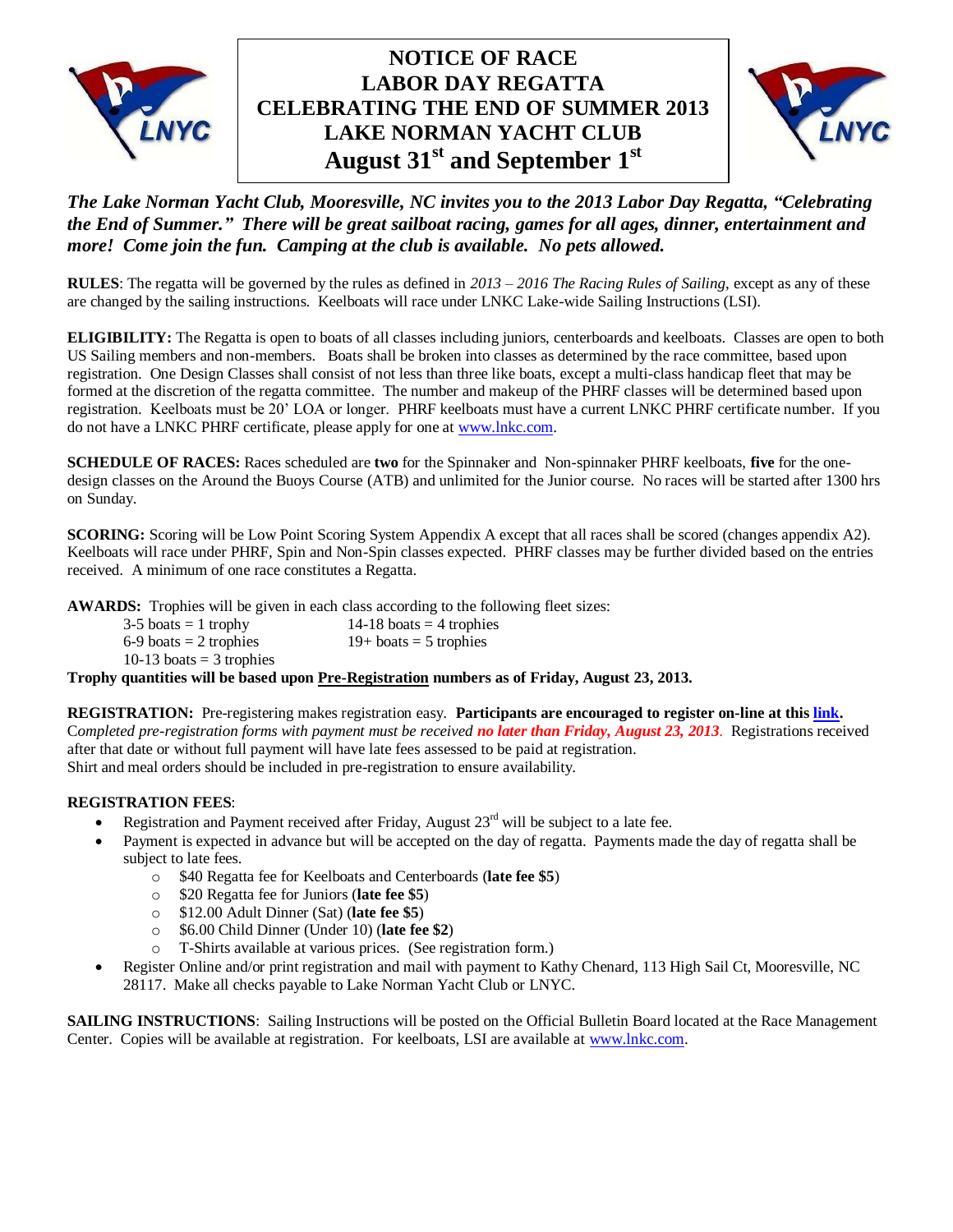**COURSES**: There will be three race areas: Keelboat course will include Spinnaker and Non-spinnaker PHRF keelboats on the down the lake course. Keelboats must be 20' LOA or longer. Around the Buoys course will be for one-design fleets and a miscellaneous fleet. Junior course will include Optis, Sunfish, Lasers and 420s sailing around the buoys course. Around-the-Buoys courses and Junior courses to be sailed may include Windward-Leeward, Triangle and Olympic. All Keelboat courses will be as described in the LNKC LSI. All course locations will be in the vicinity of Lake Norman Yacht Club with specific locations to be announced at the Competitors' Meeting. Final fleet and course assignments are at the discretion of the race committee.

**DIRECTIONS:** Directions to LNYC are available at [www.lnyc.org.](http://www.lnyc.org/) Use Ctrl-Click to follow this link: [Directions to LNYC -](http://maps.google.com/maps/ms?f=q&hl=en&geocode=&ie=UTF8&om=0&msa=0&msid=109004941798231684651.0004473abe3ffd8a753b8&ll=35.561557,-80.894051&spn=0.134059,0.219727&z=12&source=embed) [Google Maps](http://maps.google.com/maps/ms?f=q&hl=en&geocode=&ie=UTF8&om=0&msa=0&msid=109004941798231684651.0004473abe3ffd8a753b8&ll=35.561557,-80.894051&spn=0.134059,0.219727&z=12&source=embed)

### **SCHEDULE OF EVENTS**

## **Saturday, August 31 st**

| 0800-1100 | Registration – Clubhouse                                                |
|-----------|-------------------------------------------------------------------------|
| 0800-1000 | Coffee/Light Breakfast - Clubhouse                                      |
| 1130      | COMPETITORS' MEETING – Clubhouse                                        |
| 1255      | WARNING SIGNAL Race 1– additional races to follow first race of the day |
| 1530-1800 | Games at the Clubhouse                                                  |
| 1830      | Dinner at the Clubhouse                                                 |
| 2000-2300 | Music and Dancing at the Clubhouse                                      |
|           |                                                                         |

## **Sunday September 1 st**

| 0800-0900 | Coffee/Light Breakfast – Clubhouse                                |
|-----------|-------------------------------------------------------------------|
| 0955      | WARNING SIGNAL - additional races to follow first race of the day |
| 1300      | No races will begin after this time.                              |
| ASAP      | <b>Awards Presentation - Clubhouse</b>                            |

#### **Entertainment**:

Inflatables and lawn games The Fabulous DJ Rich! Music for all ages and tastes!

## **Food: A catered BBQ dinner!**